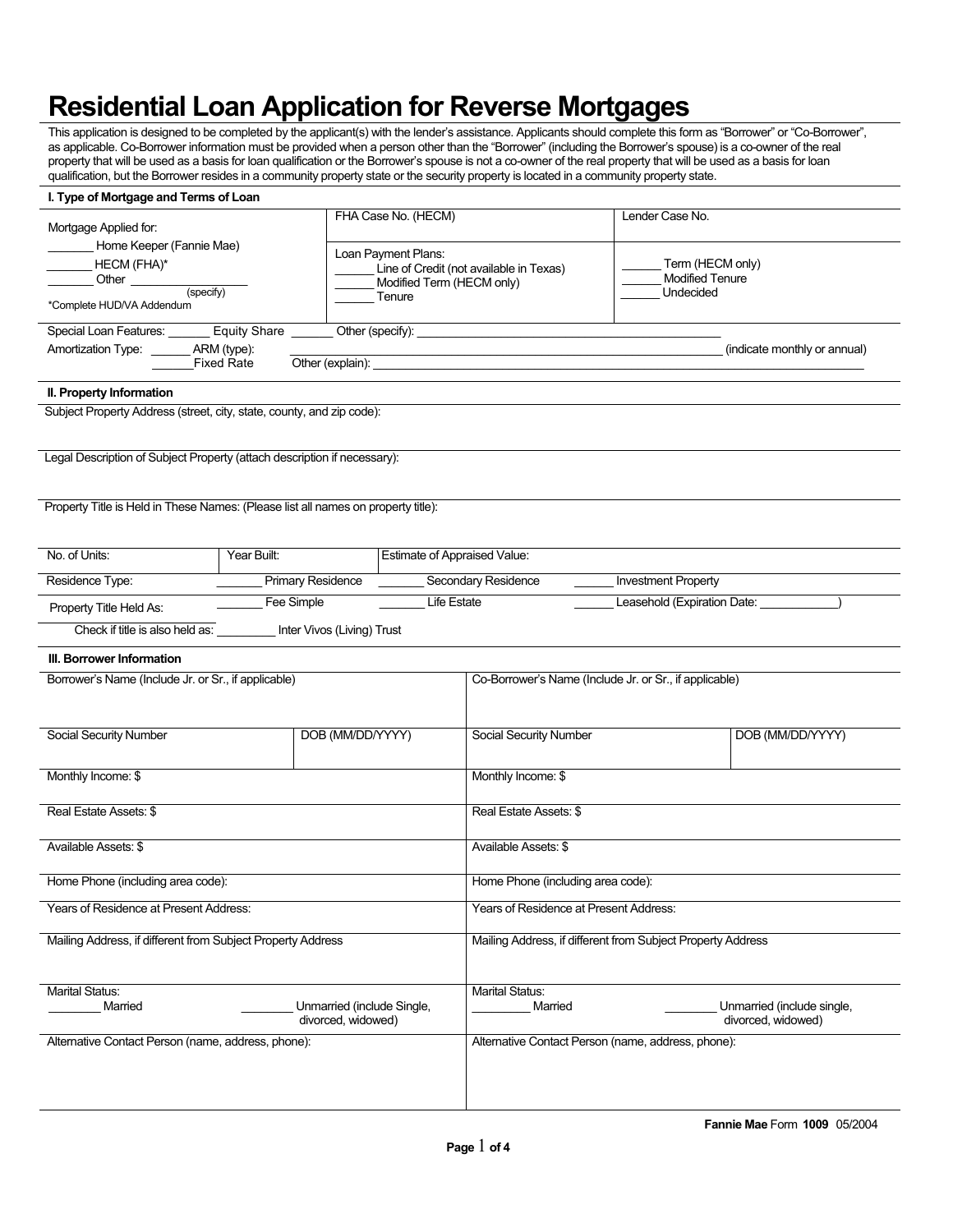| IV. Liens Against The Property                                                            |                                                                                                                                                          |                       |  |  |  |
|-------------------------------------------------------------------------------------------|----------------------------------------------------------------------------------------------------------------------------------------------------------|-----------------------|--|--|--|
| List the creditor's name, address, and account number for all liens against the property. |                                                                                                                                                          |                       |  |  |  |
| Name of Creditor                                                                          | NOTE: This section should not be used to list all personal liabilities, only liens against the property.<br>Address of Creditor<br><b>Unpaid Balance</b> |                       |  |  |  |
|                                                                                           |                                                                                                                                                          |                       |  |  |  |
|                                                                                           |                                                                                                                                                          |                       |  |  |  |
|                                                                                           |                                                                                                                                                          | \$                    |  |  |  |
| <b>Account Number</b>                                                                     |                                                                                                                                                          |                       |  |  |  |
|                                                                                           |                                                                                                                                                          |                       |  |  |  |
|                                                                                           |                                                                                                                                                          |                       |  |  |  |
|                                                                                           |                                                                                                                                                          |                       |  |  |  |
| Name of Creditor                                                                          | Address of Creditor                                                                                                                                      | <b>Unpaid Balance</b> |  |  |  |
|                                                                                           |                                                                                                                                                          |                       |  |  |  |
|                                                                                           |                                                                                                                                                          |                       |  |  |  |
|                                                                                           |                                                                                                                                                          | \$                    |  |  |  |
| <b>Account Number</b>                                                                     |                                                                                                                                                          |                       |  |  |  |
|                                                                                           |                                                                                                                                                          |                       |  |  |  |
|                                                                                           |                                                                                                                                                          |                       |  |  |  |
|                                                                                           |                                                                                                                                                          |                       |  |  |  |
| Name of Creditor                                                                          | <b>Address of Creditor</b>                                                                                                                               | <b>Unpaid Balance</b> |  |  |  |
|                                                                                           |                                                                                                                                                          |                       |  |  |  |
|                                                                                           |                                                                                                                                                          |                       |  |  |  |
|                                                                                           |                                                                                                                                                          | \$                    |  |  |  |
| <b>Account Number</b>                                                                     |                                                                                                                                                          |                       |  |  |  |
|                                                                                           |                                                                                                                                                          |                       |  |  |  |
|                                                                                           |                                                                                                                                                          |                       |  |  |  |
|                                                                                           |                                                                                                                                                          |                       |  |  |  |

**Total liens to be paid: \$** 

## **V. Total Non-Real Estate Debts**

Total Amount of Non-Real Estate Debts: \$

#### **VI. Declarations**  *If you answer "Yes" to any questions a through h, Please use continuation sheet for explanation.*  Co-Borrower **Borrower** Yes No Yes No a. Are there any outstanding judgments against you? Н  $\Box$ b. Have you filed for any bankruptcy that has not been resolved? ⊐ c. Are you a party to a lawsuit? d. Are you presently delinquent or in default on any Federal debt or any other loan, mortgage, financial obligation, bond, or loan guarantee? [If "Yes," give details, including date, name and address of lender, FHA or VA Case number (if applicable), and reason for delinquency/default.] H Ō<br>O<br>O e. Do you intend to occupy the property as your primary residence?  $\Box$ П П f. Are you a co-maker or endorser on a note? (Optional for HUD) g. Are you a U.S. citizen? (Optional for HUD) h. Are you a permanent resident alien? (Optional for HUD)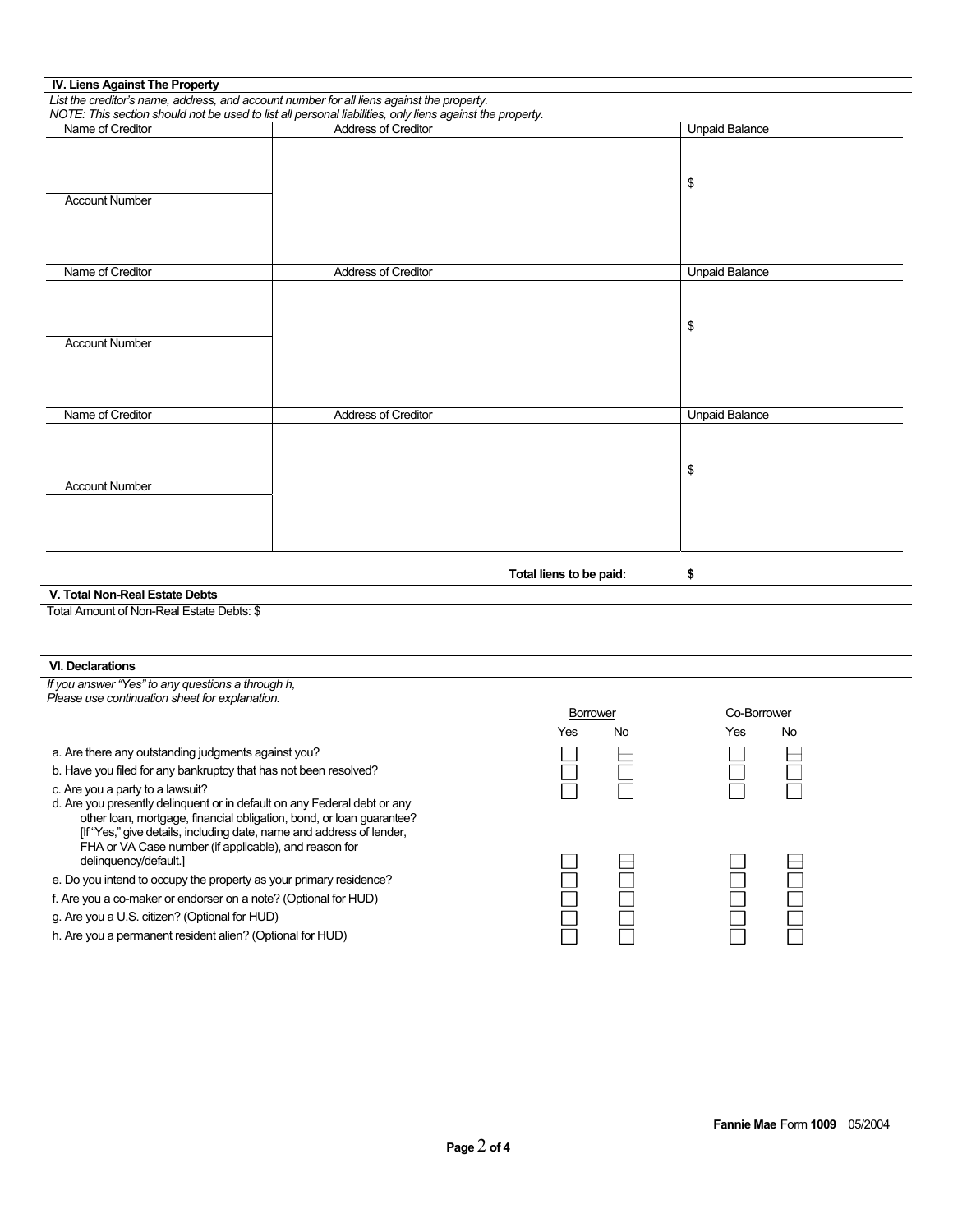#### **VII. Acknowledgment and Agreement**

Each of the undersigned specifically represents to Lender and Lender's actual or potential agents, brokers, processors, attorneys, insurers, servicers, successors and assigns and agrees and acknowledges that: (1) the information provided in this application is true and correct as of the date set forth opposite my signature and that any intentional or negligent misrepresentation of this information contained in this application may result in civil liability, including monetary damages, to any person who may suffer any loss due to reliance upon any misrepresentation that I have made on this application, and/or in criminal penalties including, but not limited to, fine or imprisonment or both under the provisions of Title 18, United States Code, sec. 1001, et seq.; (2) the loan requested pursuant to this application (the "Loan") will be secured by a mortgage or deed of trust of the property described herein; (3) the property will not be used for any illegal or prohibited purpose or use; (4) all statements made in this application are made for the purpose of obtaining a residential mortgage loan; (5) the property will be occupied as indicated herein; (6) any owner or servicer of the Loan may verify or reverify any information contained in the application from any source named in this application, and Lender, its successors or assigns may retain the original and/or an electronic record of this application, even if the Loan is not approved; (7) the Lender and its agents, brokers, insurers, servicers, successors and assigns may continuously rely on the information contained in the application, and I am obligated to amend and/or supplement the information provided in this application if any of the material facts that I have represented herein should change prior to closing of the Loan; (8) in the event that my payments on the Loan become delinquent, the owner or servicer of the Loan may, in addition to any other rights and remedies that it may have relating to such delinquency, report my name and account information to one or more consumer credit reporting agencies; (9) ownership of the Loan and/or administration of the Loan account may be transferred with such notice as may be required by law; and (10) neither Lender nor its agents, brokers, insurers, servicers, successors or assigns has made any representation or warranty, express or implied, to me regarding the property or the condition or value of the property.

Certification: I/We certify that the information provided in this application is true and correct as of the date set forth opposite my/our signature(s) on this application and acknowledge my/our understanding that any intentional or negligent misrepresentation(s) of the information contained in this application may result in civil liability and/or criminal penalties including, but not limited to, fine or imprisonment or both under the provisions of Title 18, United State Code, Section 1001, et seq. and liability for monetary damages to the Lender, its agents, successors and assigns, insurers and any other person who may suffer any loss due to reliance upon any misrepresentation which I/we have made on this application.

| Borrower's Signature                                 | Date | Co-Borrower's Signature | Date |  |  |
|------------------------------------------------------|------|-------------------------|------|--|--|
|                                                      |      |                         |      |  |  |
|                                                      |      |                         |      |  |  |
|                                                      |      |                         |      |  |  |
| VIII. Information for Government Monitoring Purposes |      |                         |      |  |  |

The following information is requested by the Federal Government for certain types of loans related to a dwelling in order to monitor the lender's compliance with equal credit opportunity, fair housing and home mortgage disclosure laws. You are not required to furnish this information, but are encouraged to do so. The law provides that a lender may discriminate neither on the basis of this information, nor on whether you choose to furnish it. If you furnish the information, please provide both ethnicity and race. For race, you may check more than one designation. If you do not furnish ethnicity, race, or sex, under Federal regulations, this lender is required to note the information on the basis of visual observation or surname. If you do not wish to furnish the information, please check the box below. (Lender must review the above material to assure that the disclosures satisfy all requirements to which the Lender is subject under applicable state law for the particular type of loan applied for.)

| <b>BORROWER</b>                | I do not wish to furnish this information.                                                 |                                                | <b>CO-BORROWER</b>                  | I do not wish to furnish this information. |                                                                                            |                        |                                     |
|--------------------------------|--------------------------------------------------------------------------------------------|------------------------------------------------|-------------------------------------|--------------------------------------------|--------------------------------------------------------------------------------------------|------------------------|-------------------------------------|
| Ethnicity:                     | Hispanic or Latino                                                                         | Not Hispanic or Latino                         |                                     | Ethnicity:                                 | Hispanic or Latino                                                                         | Not Hispanic or Latino |                                     |
| Race:                          | American Indian or<br>Alaska Native<br>Native Hawaiian or<br><b>Other Pacific Islander</b> | Asian<br>White                                 | <b>Black or</b><br>African American | Race:                                      | American Indian or<br>Alaska Native<br>Native Hawaiian or<br><b>Other Pacific Islander</b> | Asian<br>White         | <b>Black or</b><br>African American |
| Sex:                           | Female                                                                                     | Male                                           |                                     | Sex:                                       | Female                                                                                     | Male                   |                                     |
| This application was taken by: | TO BE COMPLETED BY INTERVIEWER                                                             | Interviewer's Name (print or type)             |                                     |                                            | Name and Address of Interviewer's Employer                                                 |                        |                                     |
|                                | Face-to face interview                                                                     | Interviewer's Signature                        |                                     | Date                                       |                                                                                            |                        |                                     |
| Mail                           |                                                                                            | Interviewer's Phone Number (include area code) |                                     |                                            |                                                                                            |                        |                                     |
| Telephone                      |                                                                                            |                                                |                                     |                                            |                                                                                            |                        |                                     |
|                                |                                                                                            |                                                |                                     |                                            |                                                                                            |                        |                                     |

NOTE: FHA insures reverse mortgages for one to four family units under various provisions of the National Housing Act. The information contained on the loan application is collected to determine eligibility for the program as well as serve as verification of the applicant's statements. The performance function of the agency will be improved by collecting this data as determinations can be made regarding the characteristics of those borrowers obtaining HECM loans. The Public Reporting Burden for this collection is estimated to average one hour per response, including time for reviewing instructions, searching existing data sources, gathering and maintaining the data and completing and reviewing the collection of information. A response is required to obtain a HECM loan, but parties are not required to use this particular form. This information is covered by the Privacy Act.